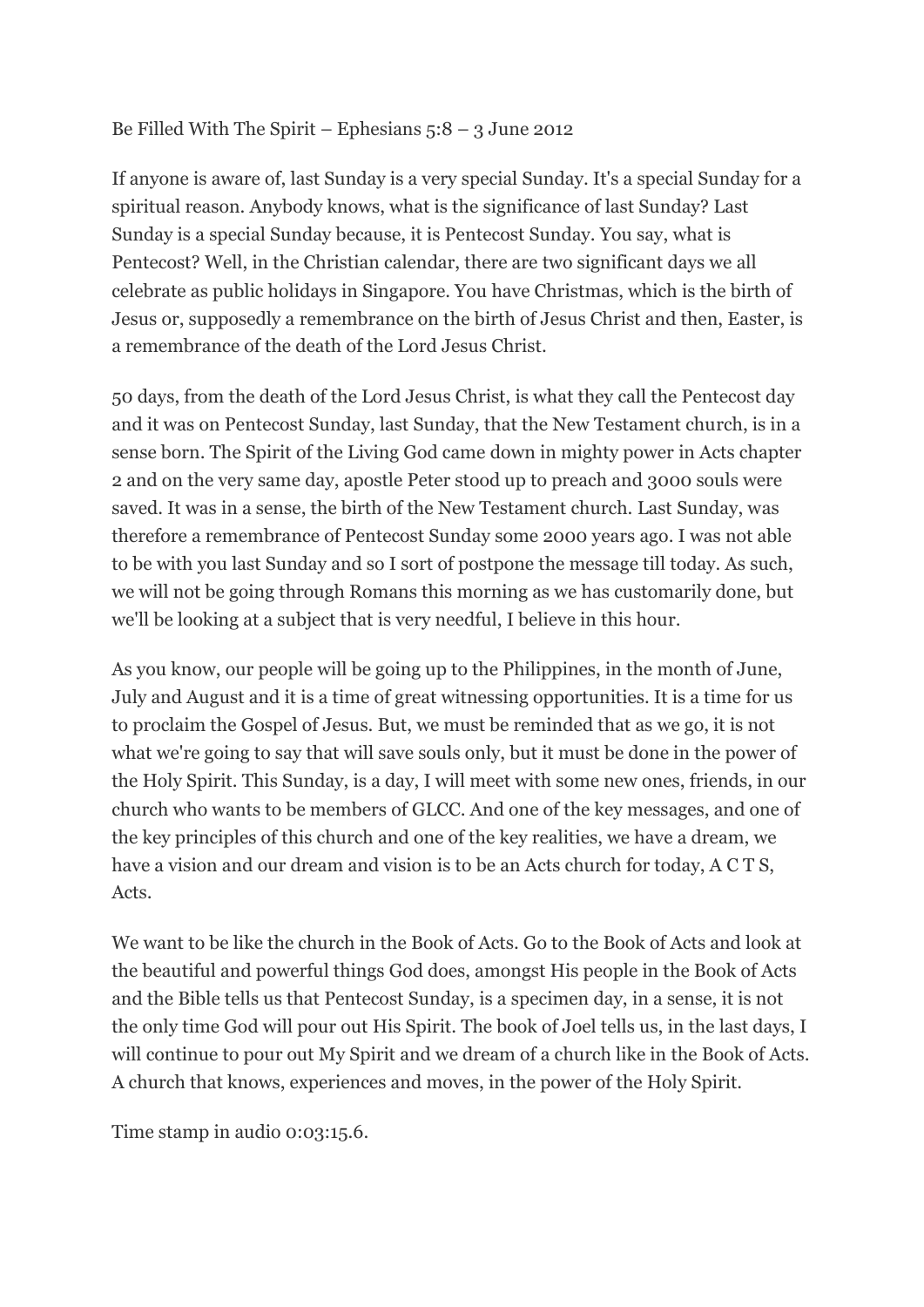So, before I even meet with all the possible, prospective members of the church, let us be reminded, this is our dream to be an Acts church for today. So, with all these reasons, I feel this Sunday, let us look at this message, "Be filled with the Spirit".

And this text for consideration, is taken from Eph 5:18

#### The Bible says:

And be not drunk with wine, wherein is excess; but be filled with the Spirit;

Today, we got to speak into our lives, because this is such a vital and important message. It is so important, this is not the first time I spoken in this church and we regularly, need to be reminded that it is not by might, nor by power, but by My Spirit, saith the Lord. And God's people need to be filled the Spirit. So, this morning, let's look at this in a very simple way.

#### 1) The Priority

The first thing, I noticed in this verse is that this is absolute priority. This is absolutely important, this is so vital to the church of Jesus Christ. Paul says, be not drunk with wine, but be filled with the Spirit. You know, if you study Greek, which the Bible, the New Testament, is written in Greek, there are some statements that are written as if it is an option, there are some statements written as if it is a command. In the Greek language, we call this indicative, which is an option all, imperative, which is a command. I don't mean to chim (colloquially means very deep, requiring deep knowledge) you out or confuse you. But, I want you to know that when Paul wrote this, in the book of Ephesians, the word "Filled" is written, in the mood of imperative. In other words, Paul is saying, this is a command.

#### Time stamp in audio 0:05:17.7.

Being filled, in the Spirit, is not an option, we can say, well, I choose to be or I choose not to be, it's fine. No, God is saying, this is a command, you must be filled with the Spirit. That's the imperative. There is no option. You and I must be filled. Looking at this sentence, you can also see this quite easily, isn't it? It is a clear command, because, to be drunk with wine is sin. It's very clear. I daresay, after being in GLCC for 17 years, I have been in this church for 17 years or so, I have never seen anyone drunk, come in and worship God. No one dares to, because, you know this is not right, being drunk with wine is sin. But, after these 17 years, in my Christian life, I can pretty sure, maybe many times in our lives, where we come to God, when we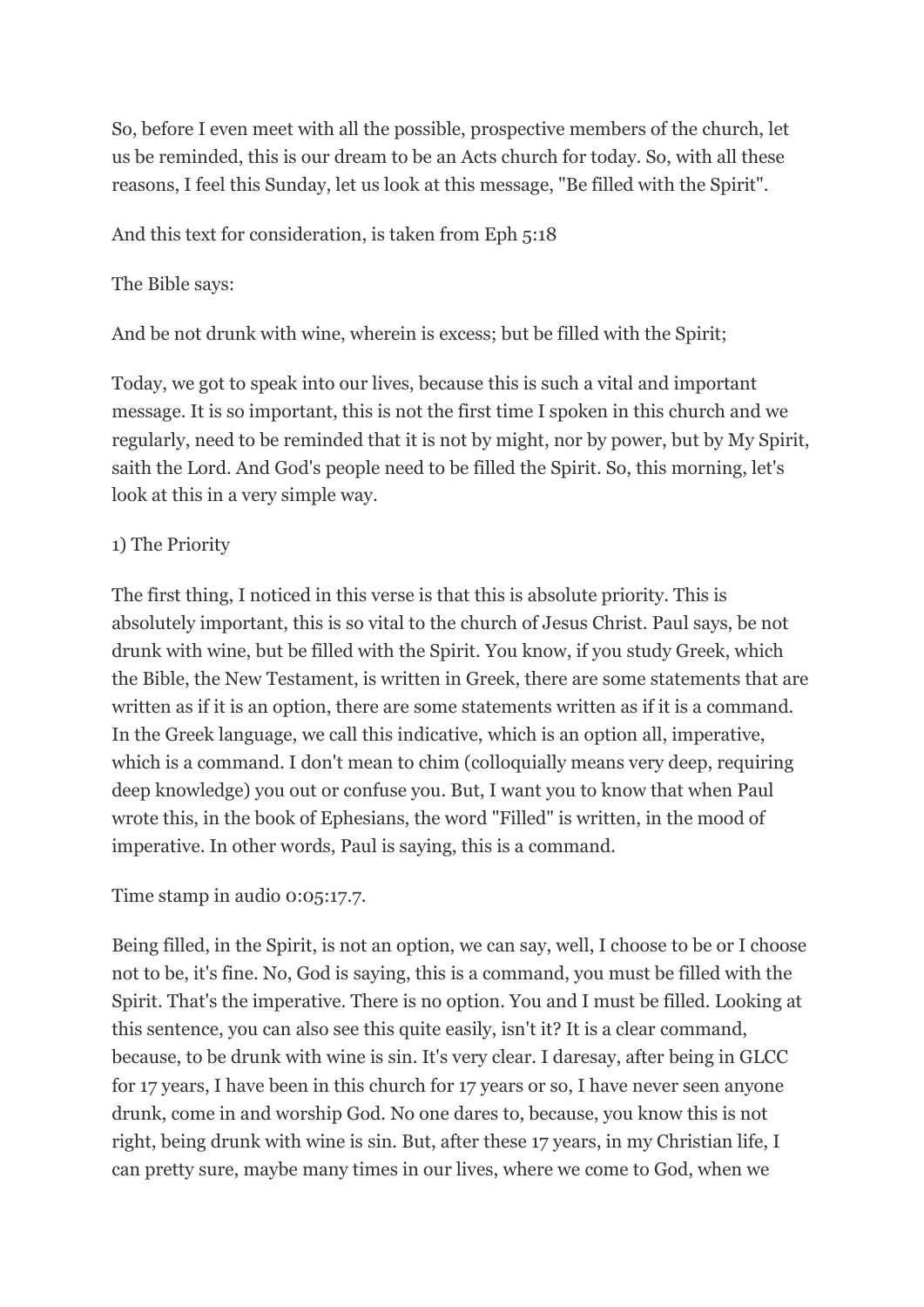serve Him any moment, and in many periods of our lives, where we are not filled with the Spirit. But, you see, both are commands. To be drunk with wine is sin, not to be filled with the Spirit is also sin. There is no option, it is a command.

Time stamp in audio 0:06:41.1.

By the way, I think this is a very gracious command. God is so good, to command me, to command you, to be filled with the Spirit, why? Because, without the power of the Spirit, we are empty, we are powerless, we are weak. So, God is gracious, to tell us, you have no power, you must be filled with the Spirit.

Many years ago, in our church, I think it was maybe, three or four years ago, we had some creative videos being filmed and done, and some of you are still the stars in this show here. And I'm going to show you a very simple clip, a very short video clip, on what life is like without the power of the Holy Spirit.

Time stamp in audio 0:07:32.8.

Video clip

Time stamp in audio 0:09:22.4.

Power belongs to God. So often, in our lives, we like to push our lives along, in our own human weakness. But, do you realize, that is a Mitsubishi Evo 7 ? 9 ? Wah! even better. It is Mitsubishi, Evolution 9, horsepower, 280.. 280 horses, compared to three men. What a difference! And so often, the Christian life is lived in the power of three weak men and there are 280,000 million horses of power, available to the Christian, totally untapped, totally forgottened and neglected. So, this is a very gracious command of the Lord. He says to us, "Be filled with the Spirit", because the Spirit has mighty power in your life. I love this verse, in Ephesians 5:18, such a compact, but pointed and powerful verse. The Christian life, must be lived in the power of the Spirit. That is demonstrated, in the life of the Lord Jesus Christ, Himself. The Bible tells us in Acts chapter 10, that he went about, preaching and healing because He was anointed in the power of the Holy Spirit. And the apostles, themselves, demonstrated that.

Time stamp in audio 0:11:04.0.

I love this story, at all times, I have always shared this with you and I will share it again. How many of you have watched "Red Cliff", the show by John Woo? Just a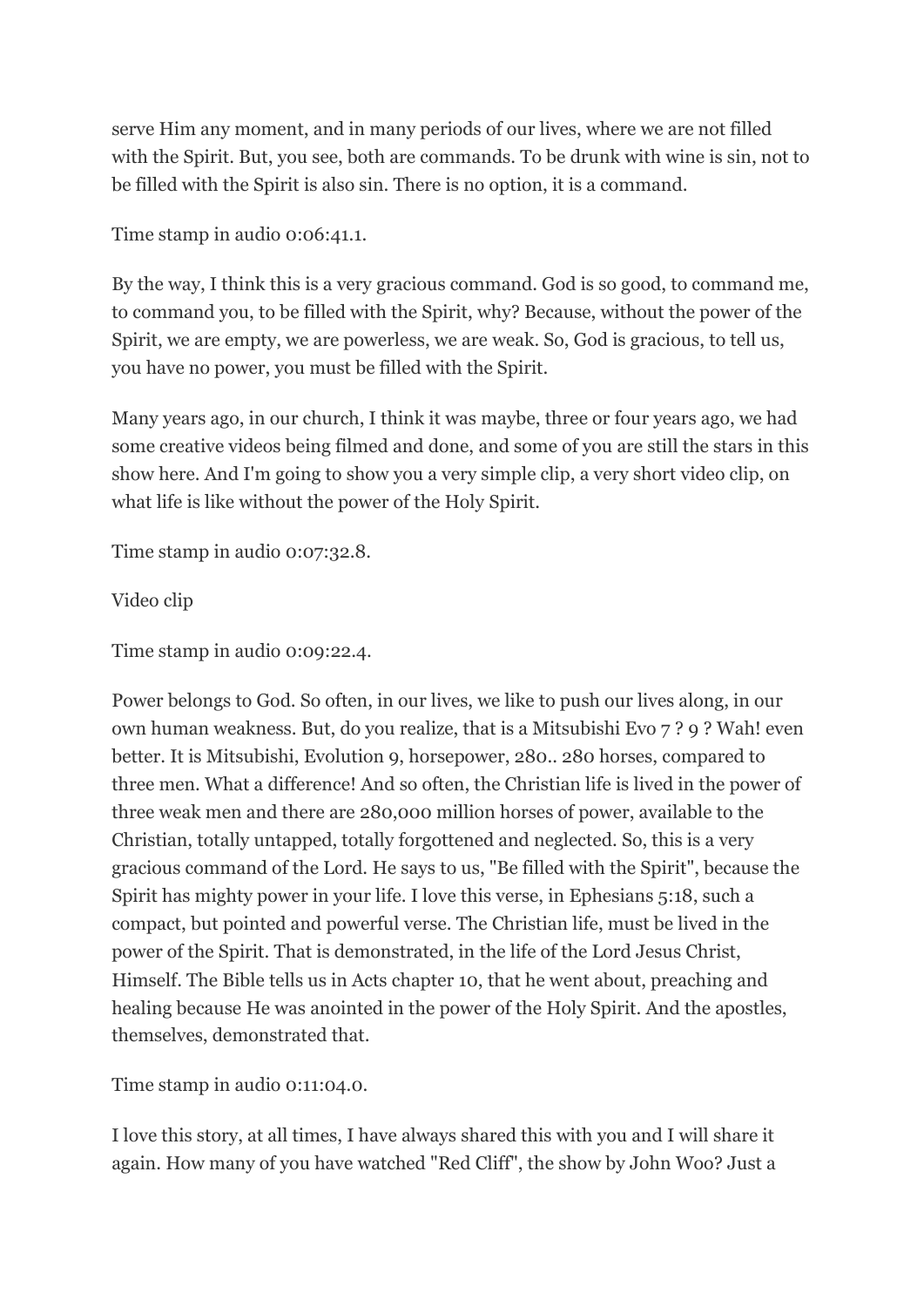handful of you. All right, "Red Cliff," is a show that depicts the wars between the soldiers of Liu Bei and the soldiers of Cao Cao. It took place, at the place called, Red Cliff, and the war there is an interesting one, it will be largely fought on the waters, it is a naval war. Some of you, Navy officers, are studying how it took place. But, in Red Cliff, this is a disparate war. Why? Because, Cao Cao, has far superior numbers of soldiers and troops. The problem of Cao Cao troops however, is that they are not familiar with naval warfare, they are not very good on waters. On the other hand, Liu Bei soldiers are very good on waters, but he has too small a troop, to cause any problems to Cao Cao.

But, war has to take place. Thankfully, Liu Bei has a very wise, very intelligent, very smart advisor. His name is Jason Lim (Laughter in the congregation). No, his name is Zhuge Liang, alright. I always call him Mr. Zhuge, all right, Mr. Zhuge Liang is a very intelligent man and he knew that, if they were to face each other head-on, Liu Bei's troops would all be decimated, no chance. So, he devised a ploy. He sent a message, somewhat to Cao Cao and deceived him. In what way? He said to Cao Cao, via intermediaries, "Cao Cao, your troops are not very good on the waters, they will fail, they would not be able to win conclusively, comprehensively, if you really want a major victory, do this. Help your troops, gather all their fleet, all their ships together, tie them all up, so that they have a very stable platform on which to fight.

Time stamp in audio 0:13:23.2.

That struck a chord with Cao Cao, he said "That's brilliant, that's right, my soldiers are not well trained, but when we are gathered together, when the fleet is tied up, when it stable, we will win comprehensively." And so, on the very same day, on the very same day of war, Cao Cao, tied all their ships and rafts and fleet together. They advanced towards Liu Bei, towards Zhuge Liang's army.

At this point of time, Zhuge Liang had a plan. His plan is simple. If Cao Cao's troops and ships are all bound together, all we need to do, is to send them rafts, that are set ablazed, on fire and we will defeat them. But, he waited in a very long time. Zhuge Liang, waited for a very long time. The troops, began to be anxious, they began to be impatient and they began to ask "Sir, when can we send the ships out." He says "Not yet." Sir, Cao Cao's troops are really nearing us, when can we send them. "Not yet". is it now "Not yet". Is it now? "Not yet." And they kept asking what are you waiting for? Zhuge Liang opened his mouth and the with this famous words..what are the words, from America, you know?(Question to congregation).. You must learn something about Chinese history, okay. Zhuge Liang said, I am sure you guys know, one, two,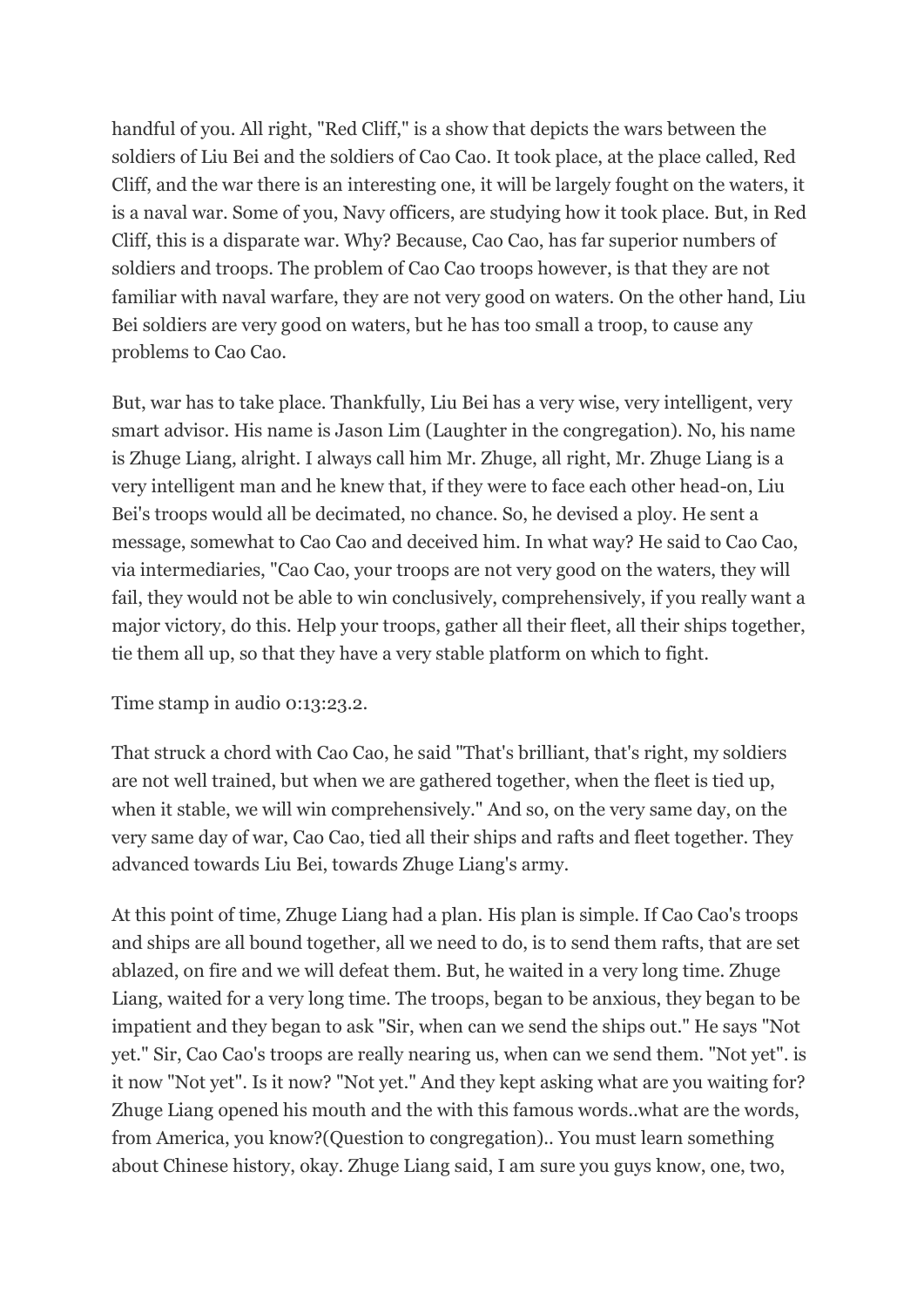three..... Wow, very good, very educated group, advocated in Chinese culture and history. He essentially says, "Everything is in order, everything is prepared, we only wait for the Eastern wind." You see, Zhuge Liang is smarter than that. If the wind is blowing contrary to himself, he sends the boat out on fire, the winds will blow the boats back. And instead of defeating the enemy, he defeats himself. So, he says, we have got to wait, we have got to wait, we have got to wait till the wind directions is right. When the wind is with us, Cao Cao, will be defeated.

Time stamp in audio 0:15:50.0.

That, I thought, was a tremendous picture of how Jesus told His disciples, don't go. The disciples say "Wait for what? Lord, we have been with You for three years. You have given us a crash course on theology, we knew all things, we have seen You, we alone have the Words of life and the world is dying without us, why wait? And Jesus said "You wait, don't go, you wait, you wait for the wind of the Spirit, you wait for the promise of the Father and when the Holy Spirit is come upon you, you shall then go and be My witnesses, until the ends of the world."

Time stamp in audio 0:16:34.6.

If I may say, Jesus might have said in Chinese this way, ................................ all they needed was the wind of the Spirit.

My friends, in our life, this is a priority, whether it be spiritual growth, ministry, joy and peace, it does not come from the human flesh. We must be filled with the Spirit. And, so, this is the first point we need to recognize, "The priority of being filled with the Spirit."

But let me move on, alright.

# 2) The Process

A second reality, we can see in this verse, is the process. If the first point answers why, the second point answers what. What does it mean to be filled with the Spirit.

Let me say, first of all, being filled with the Spirit, is not the same as being indwelt by the Spirit

Time stamp in audio 0:17:34.6.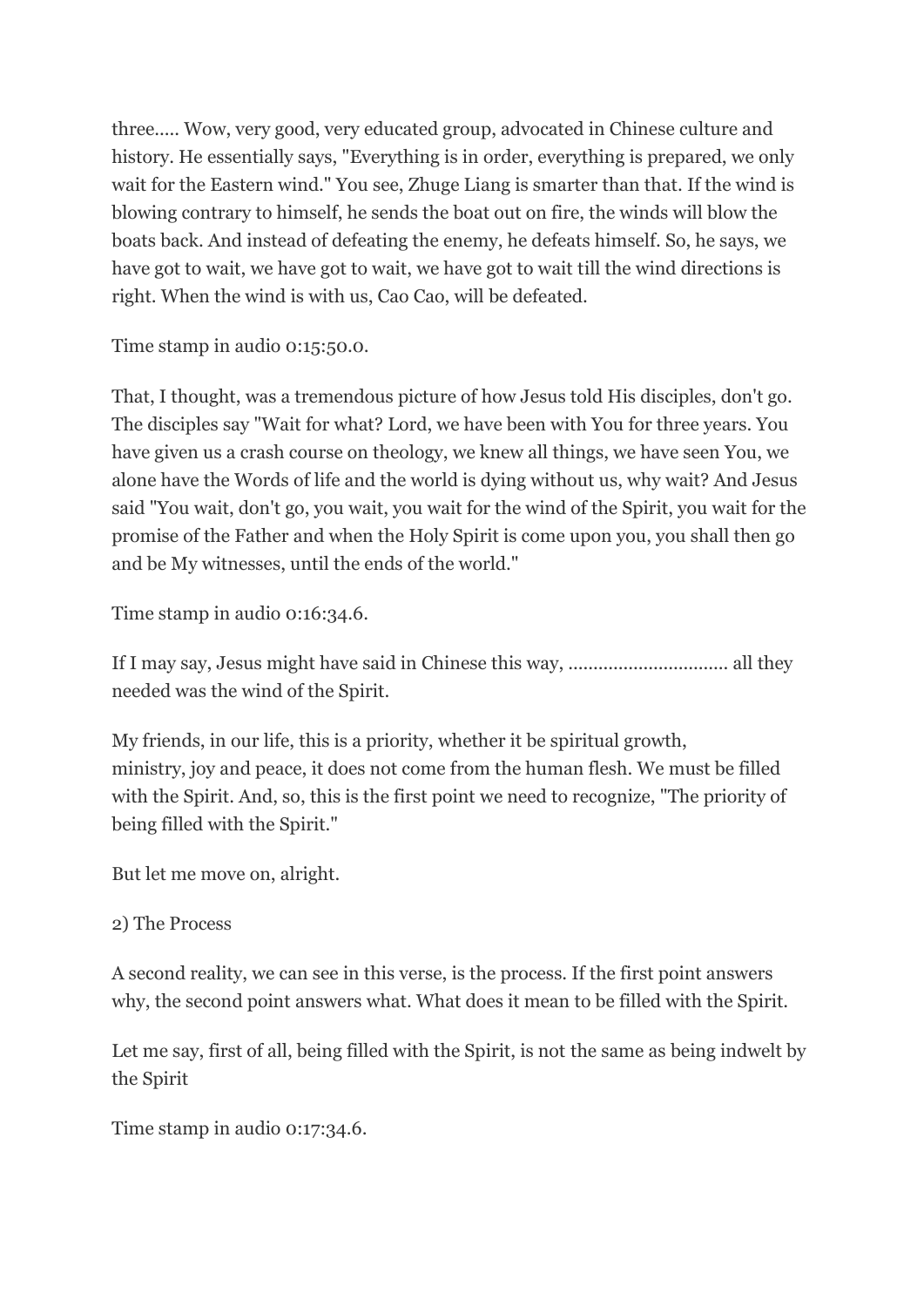There is no command in the Bible for a Christian to be indwelt by the Spirit because that is an automatic reality, the moment you trust in Jesus as your Savior. Where is the sanctuary today? You know, in church buildings, we always have this place called sanctuary. Do you know where is the sanctuary today? Is it GCW, grand ballroom? Where is the sanctuary? You're not sure? Where's the sanctuary? Okay, I want you to do this, turn to the person beside you and say to him or her, if he is a believer or if she is a believer, "You are a sanctuary". Can you do that for me, can you look at each other, eye to eye, and say "You are a sanctuary?" (Laughter in the congregation). And if you don't like the word, sanctuary, you can say, you are a temple. (Laughter in the congregation).

Hey, don't laugh, it's real, you are a temple. If you have believed in Jesus, the Bible says, we are the temple of God. Why, because, the Holy Spirit lives in me. So, there is no command in the Bible to say, "You've got to be indwelt, because, if any man have not the Spirit of Christ, he is none of His."

But, if you belong to Christ, if you believe in Jesus with all your heart, that He is your Lord and Savior, let me tell you a spiritual reality, you are the sanctuary, you are the temple, the Holy Spirit lives in you. But, Ephesians 5:18 is saying, it is not about being indwelt, it is about being filled. So, there is a distinction there. What is filled then? When we think about the word filled, it may be a mystical concept to some people, so, let's demystify it. It is not complex, it is not difficult, it's clear. One way, to understand words in the Bible is to compare Scripture with Scripture, look at how else this word is being used and I find an interesting burst in Acts 5:3 which you may be familiar with. It says here that :

But Peter said, Ananias, why hath Satan filled thine heart to lie to the Holy Ghost

Acts 5:3 But Peter said, Ananias, why hath Satan filled thine heart to lie to the Holy Ghost, and to keep back part of the price of the land?Ó

So, here we see, the person filling, is not the Spirit, but the devil, Satan. What did Satan do?, Satan filled the heart of Ananias to lie. So, what can you see to be the meaning of the word "filled"? It is to? Why has Satan filled your heart, why has Satan controlled. Now, that is not a difficult concept to grasp, right? The Holy Spirit lives in me, but I don't always surrender my life to His control.

Time stamp in audio 0:20:28.3.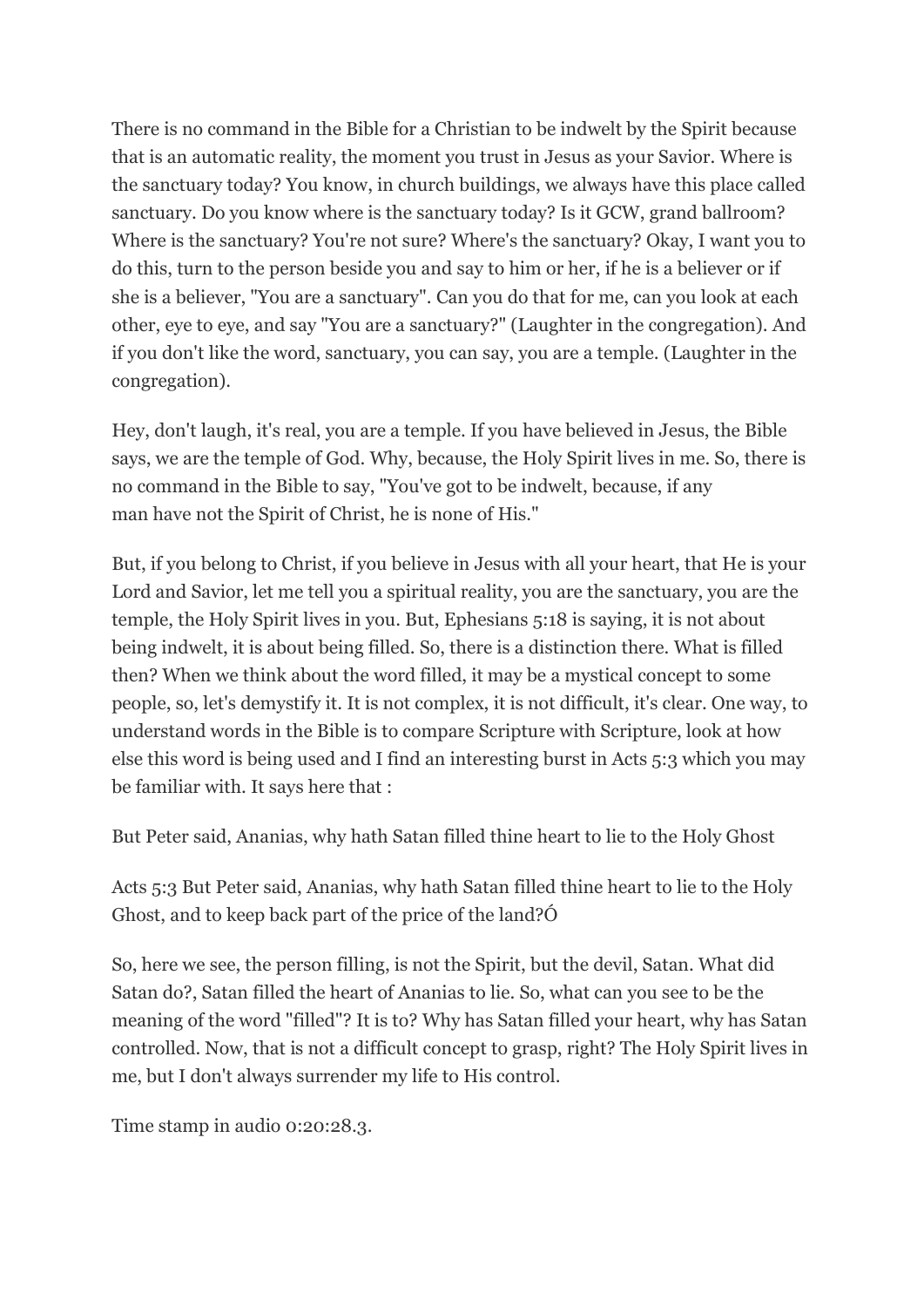To be filled with the Spirit, is to be surrendering our lives to His control. Now, the Bible therefore says, "Be filled, be controlled by the Holy Spirit."

This verse itself tells you it is control; it is very clear, just make a simple comparison here. Paul says, drunk with wine and then he says, be filled with the Spirit. To be drunk with wine, is to be influenced or controlled by the alcoholic spirit. Agree with me? To be drunk with wine is to be influence or control by the alcoholic spirit, but he says, no, don't be drunk with wine, don't be controlled by alcohol, be controlled by the Holy Spirit. There is a comparison; drinking the wine, is allowing yourself to be controlled by alcohol. Holy Spirit in us, surrendering to His control is what is desirable.

So, there is a comparison here and at the very same time there is a contrast. You say, what is the contrast? When you're drunk with alcoholic spirit, it leads you to, what's the word here, wherein is excess. What is excess? It means, abandoned to sinful living. You lose restraints, you lose all kinds of constraints and you live sinfully. You are abandoned to sinful living. That's what alcohol does. If you're drunk with wine, all kinds of things you could do, because, you are under its dominion, its control, its influence.

Time stamp in audio 0:22:20.3.

But, when a man is not filled with alcoholic spirit, but be filled with the Holy Spirit, it is the opposite effect. Alcohol leads you to excess, the Holy Spirit leads you to holiness, the opposite of abandonment to sinful living. It is holy living. How do you know a man is filled with the Spirit of God? Look at his life. Is it a sinful living kind of a lifestyle, or is it a holiness that is through Him.

Time stamp in audio 0:22:51.5.

When a man is controlled by the Holy Spirit, there will be holiness, there will be sanctification, he will be more and more like Jesus Christ.

Last thing, I want to tell you about this word "Filled", is that this is in the continuous tense. It is not a once for all reality, it is something that needs to be maintained, moment by moment. That indwelling of the Holy Spirit is once for all. When I trusted in Jesus, the Holy Spirit comes to live in me, henceforth, for evermore. But, to be controlled by the Spirit, it's a moment by moment reality.

Time stamp in audio 0:23:32.9.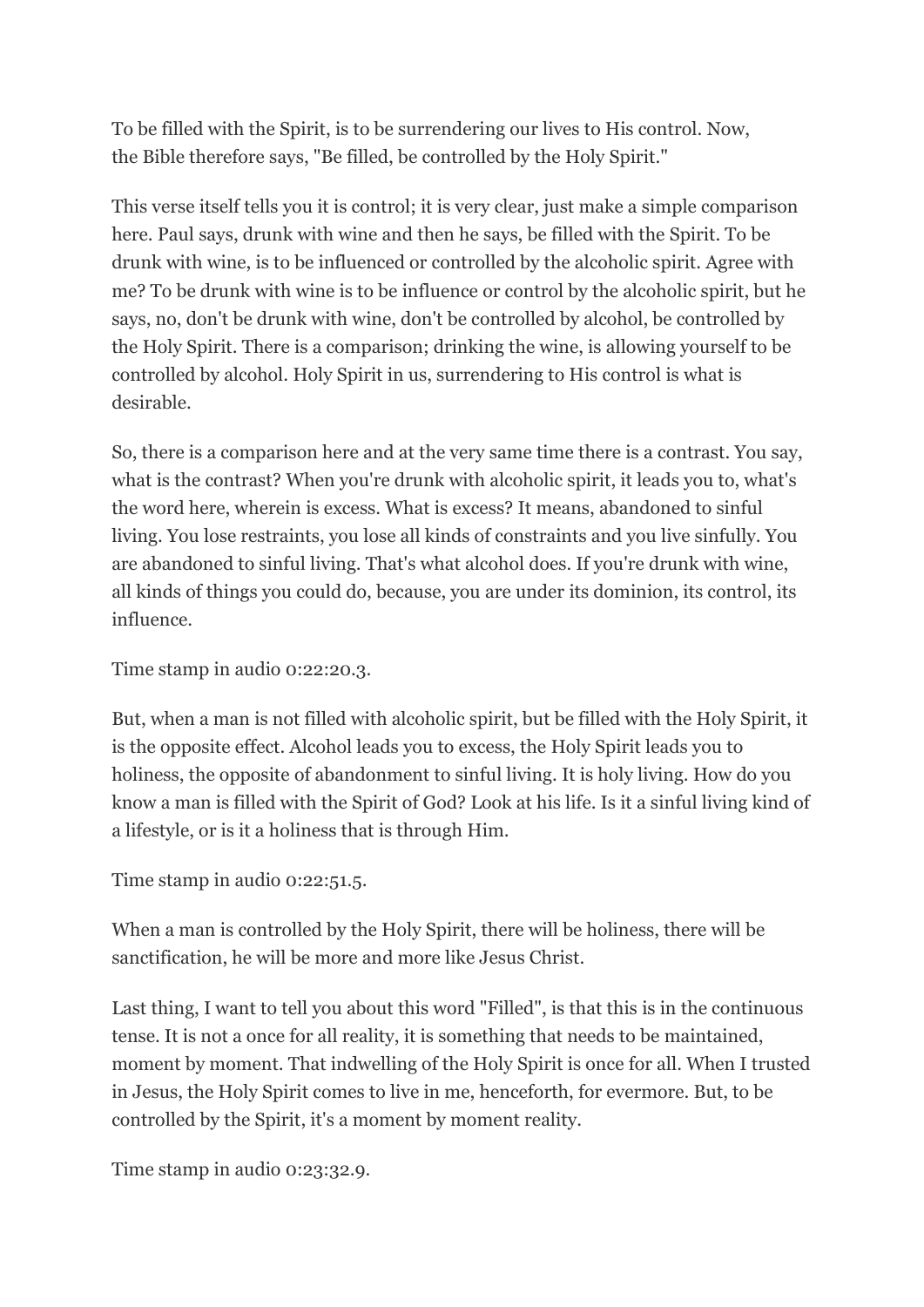I like this picture, it's a picture of a sailboat with its sail full of wind. That's what I think, it means to be filled with the Spirit. You see, sometimes you think of the filling as a cup, an empty cup, you fill it with water. In a sense, it is filled, but it is a static picture; once and that's it. But the filling of the sail, by the wind, is a dynamic picture. You need to be continuously filled with the wind, led by the wind, driven by the wind and that's the picture there. Be ye continuously filled with the Spirit. Our lives, need to be continuously presented to God, yielded to Him, surrendered to the Spirit's control.

Time stamp in audio 0:24:23.1.

So, let's recap. Today, we have looked at the priority, it's the absolute necessity. Jesus was filled, the apostles were filled, we need to be filled, because the flesh is weak, profits nothing. The Christian life, is not to be lived apart from the Spirit of Christ, it is to be led and dependent on the Spirit at all times. Number two, we look at the process of what? The filling is not the indwelling, the filling is to be controlled, like alcohol controls us, the Holy Spirit wants to control us, lead us, guide us. Alcohol leads us to sinful living, the Holy Spirit leads us to holy living. And this a moment by moment reality. But the third reality, which is probably the most important is this, how, how can you and I be filled with the Spirit. We know it is important, we have sought of clarified what it is. The question now, is how? And this is the third point I want to highlight, the pathway.

Time stamp in audio 0:25:27.0.

# 3. Pathway

My friends, how can you and I today be filled? If this is important, vital, how can I be filled?

There are many misconceptions, confusion, I think, in the world today with regards to filling of the Holy Spirit. Some people, believe that you have got to go to a very famous pastor, let his hands be placed on your head and you will be electrified, I think, electrocuted whatever, be shocked with the power of the Holy Spirit. Whoa!, You have a sensation, because, there is power that is emitted from his hands, like "Iron Man".

Some people believe that you get filled with the spirit when you go to a mystical place, set in a cave and meditate there until you get enlightenment. How can you and I be filled with the Spirit ? Well, you don't have to go anywhere, just stay here, listen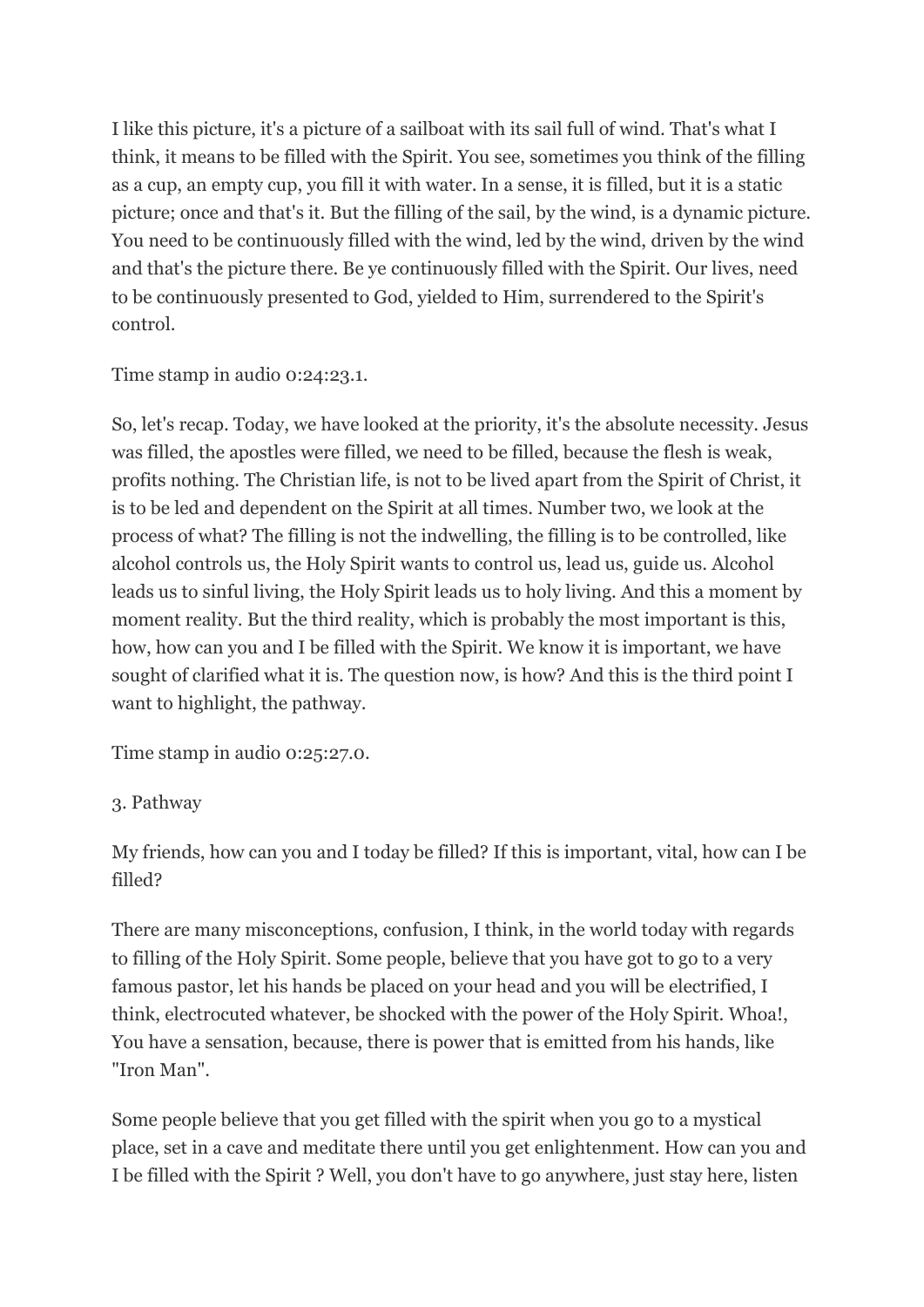up, look at the Bible. I want you to look at two passages with me and it will tell you how. Compare today

Eph 5:18-22 and Col 3:16-18

Put this 2 passages, side-by-side, alright, that's what it's good when you have your Bibles, the physical Bible. One finger, at Ephesians 5, and the other finger at Colossians 3 and you do this, flip-flop flip-flop flip-flop flip-flop, just do this, turn right, turn left, turn right, turn back, turn front, turn back, turn front and so on, compare these two passages, and you will see the pathway, to being filled with the Spirit.

Time stamp in audio 0:27:02.8.

And I want to put these two passages, before you. I know, it is very crowded looking, it is simple, when you have your Bible right in front of you. I am going to color these passages, and you will see why. Yellow, look at these two verses and then, we have green and then, we have purple and then we have orange. What do you notice, in these two passages? Something very simple. Green, purple, orange... These, manifestations, are similar, to these manifestations, do you see that ? You worship with joy, you give thanks, you submit. Same, you worship with joy, you give thanks, you submit.

Eph 5:18-20 And be not drunk with wine, wherein is excess; but be filled with the Spirit; Speaking to yourselves in psalms and hymns and spiritual songs, singing and making melody in your heart to the Lord; Giving thanks always for all things unto God and the Father in the name of our Lord Jesus Christ; Submitting yourselves one to another in the fear of God. Wives, submit yourselves unto your own husbands

Col 3:16-18 Let the word of Christ dwell in you richly in all wisdom; teaching and admonishing one another in psalms and hymns and spiritual songs, singing with grace in your hearts to the Lord. And whatsoever ye do in word or deed, do all in the name of the Lord Jesus, giving thanks to God and the Father by Him. Wives, submit yourselves unto your own husbands, as it is fit in the Lord.

So, taking away these color schemes and looking at this, to be filled with the spirit, means that we need to have the Word of Christ, dwell in us richly. The, Spirit filled life, is never apart from the Word of God. We sang a great song "Speak O' Lord." Why? Why do we need the truth, because to be controlled by the Spirit, we must obey His Word. How does the Spirit lead us today? By His Word. And to be a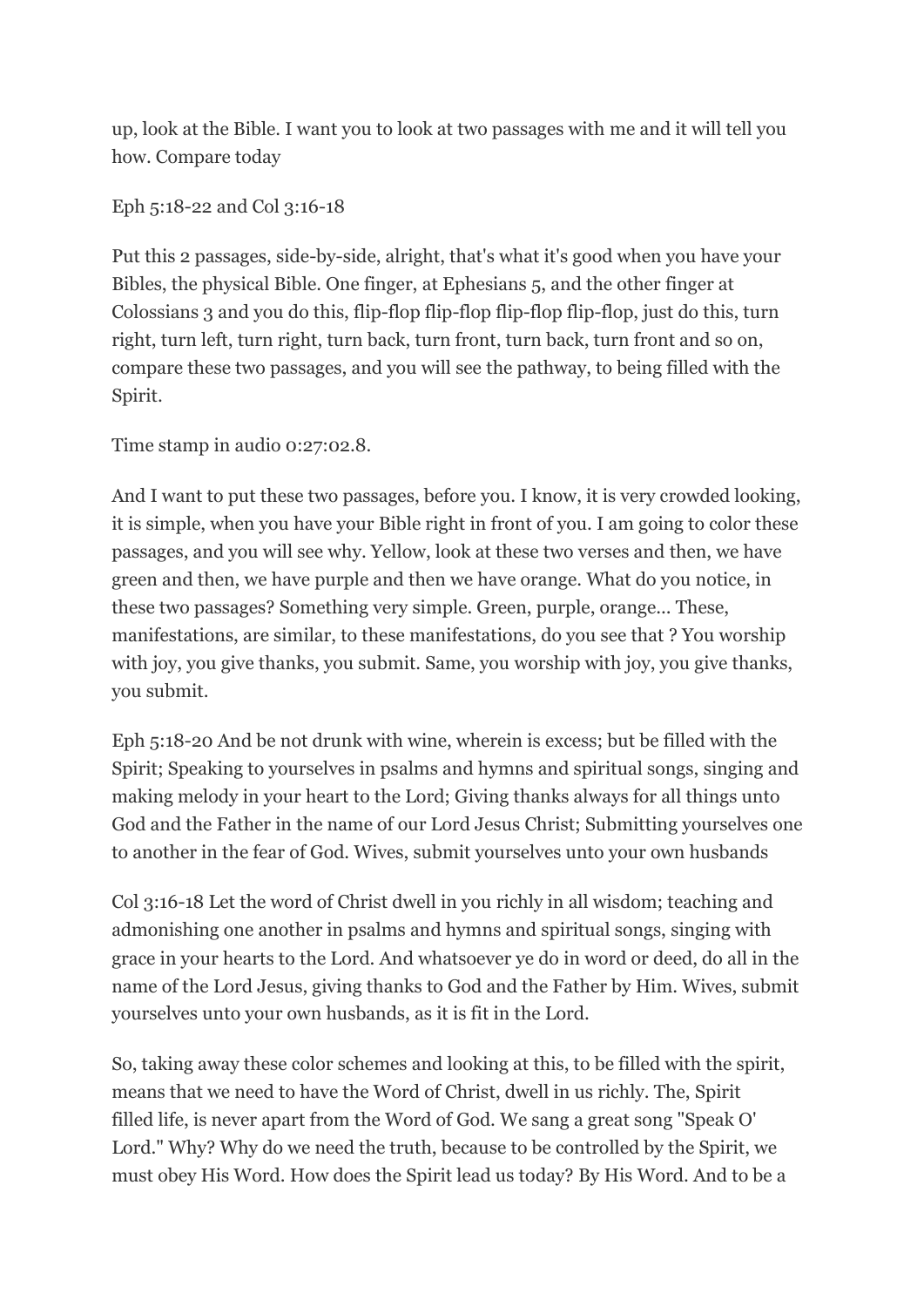Spirit controlled man you have got to obey the Scriptures. Spirit filled life, is not about feeling, primarily, it is about faith, it's about surrender, it's about obedience. Doing what God wants me to do, even though it does not feel quite right all the time.

I have this illustration, years ago and this is a picture of our brother Yong Ping. He is from the Chinese ministry. And, I think it was two years ago, we were in the Chinese camp in Malacca and, when we were there, we went for go kart sessions, my very first go kart session in my life and I thoroughly enjoyed it, it was fun. Driving in Singapore is not fun, you have traffic jams and so on but go karting is really fun. In this go kart session, we were all together, and I wanted to race, I wanted to win. So, I pick on the easiest target, Yong Ping. I mean, he's the most mature, the oldest, and I think, maybe, not so fast, can eat him anytime, you know. So, I locked my target on to Yong Ping, he goes in front, I must catch him.

But, low and behold, Yong Ping is so fast. I cannot even smell his exhaust. I mean, I try to catch him, but what happened is he catches me from the back. And, Yong Ping has this face about him, he is very stern, very serious looking, but when he smiles, he smiles with a crooked smile, so, when he passed by me, he (gives the expression of a crooked smile). I cannot take it, I must catch you, but he seems to be further and further from me. I can't figure out why, I mean, I stepped on the accelerator, full speed ahead, but still I am slower than him. Now, the go kart has differences, I think, but I don't think, it explains everything. Whenever I go to the bend, I tend to release the accelerator, so that I don't flip over. I flipped over two or three times, didn't quite know, I went full speed and I have got to slow down a bit.

When I looked at Yong Ping, he doesn't seem to slow down. He just, chiong and chiong (charge for colloquial), doesn't seem to slow now, and I wondered why. So, I sat down, and I looked at how he drove. I looked at Lucien and I look at others who were way faster and I think I am the slowest. When I look at others, they were way faster than me, then I realized something. I realized, that when I drove, when I hit a corner, suppose, I turned left, I realize, my body would shift to the right. Do you know what I'm saying, when you turn left, my body naturally shift to the right, because, that's the natural motion. I can't remember whether it is centripetal or centrifugal, those who know, you go and figure it out. But, it is a natural phenomenon, you turn left, your body goes right. And so, that's what happened to me.

Time stamp in audio 0:31:20.8.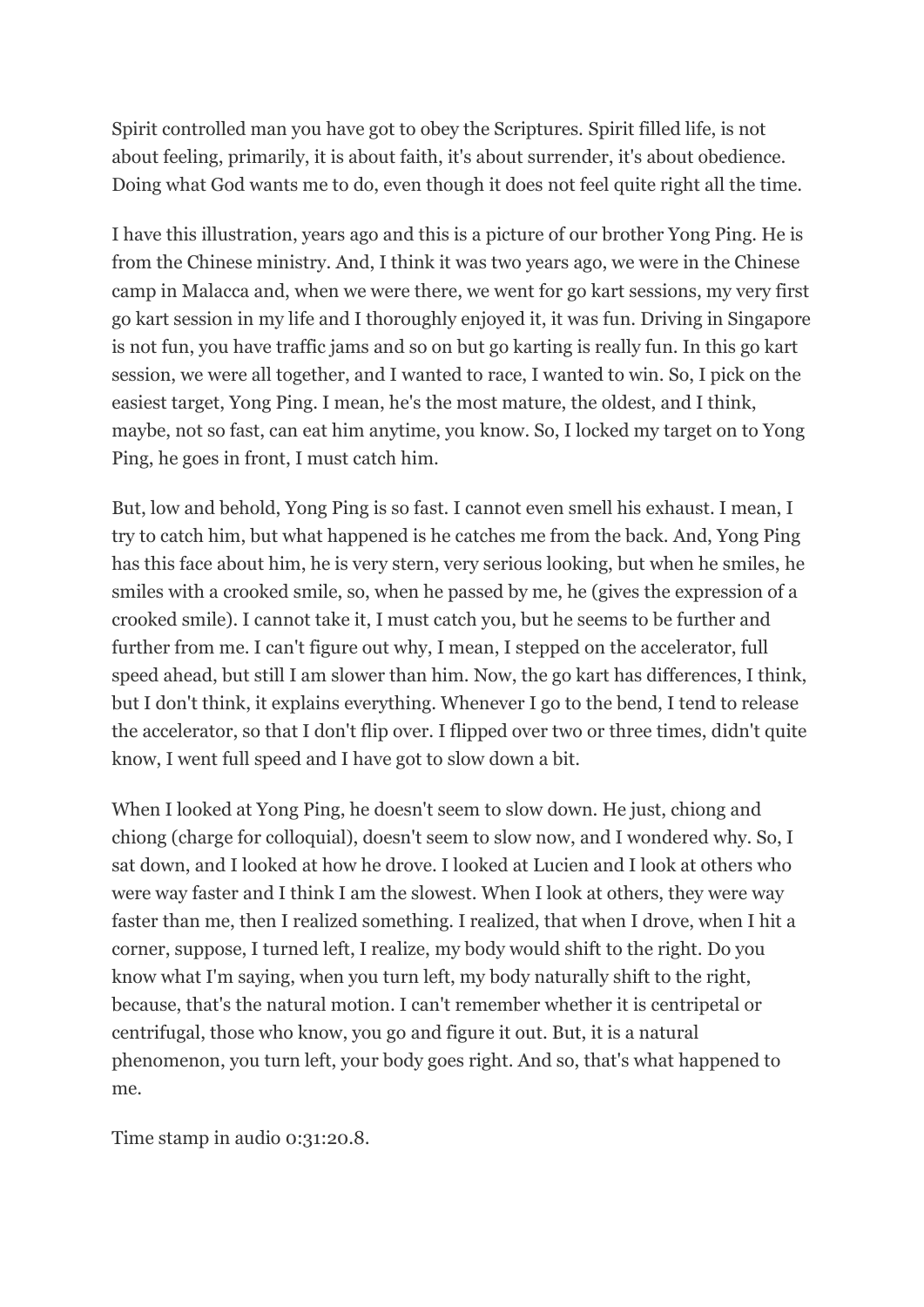I feel that I am always losing control of the kart because, it's going to the outside already. But when I saw, and I noticed Yong Ping and Lucien and the gang drove, when they turned left, their bodies also turned left. I know their secret. So after that, I tried. I turned left, my body also swings left, but I'm still slower than them, I do not know why, but at least I got up a bit faster now, there is a secret. So, I realize, that if you want to go fast, you don't go by what your body tells you to do. You tell your body, what to do and you will go further.

I thought to myself, isn't that very similar to what Christian living is all about. Often times, we go by our feelings, but no, if you want to go far you obey. Does not always feel right, but you obey and you will go further.

Time stamp in audio 0:32:21.1.

To be filled with the spirit, is to let the Word of Christ dwell in you richly. His Words, not your desires, His Word dwells in you. And that's Yong Ping, very fast, really, really fast, steady, really good, and, hats off, to our senior drivers.

But that's what it is, the pathway to the Spirit filled life, is number one, to be obedient. There is no filling of the Spirit without a willingness to submit and to obey, so, we should not therefore grieve the Holy Spirit.

Ephesians 4:30

Sins, grieves the Holy Spirit, when we disobey, we grieve Him. When we quench Him, in 1 Thessalonians 5:19, the pathway is to be having the Word of Christ dwell in us richly.

But, let's also be reminded, there must also be dependence. Obedience, and dependence.

There is a great song, Gospel Light used to sing, quite frequently, in the early years, it is called "Trust and Obey." For there is no other way, to be happy in Jesus, but to trust and obey.

The Spirit filled life, the Christian life, the Christ life, is to be lived in obedience and dependence, trust and obey because we are to walk in the Spirit, we have to keep taking steps of dependence on the Spirit, recognizing, power belongeth unto God.

Time stamp in audio 0:33:54.5.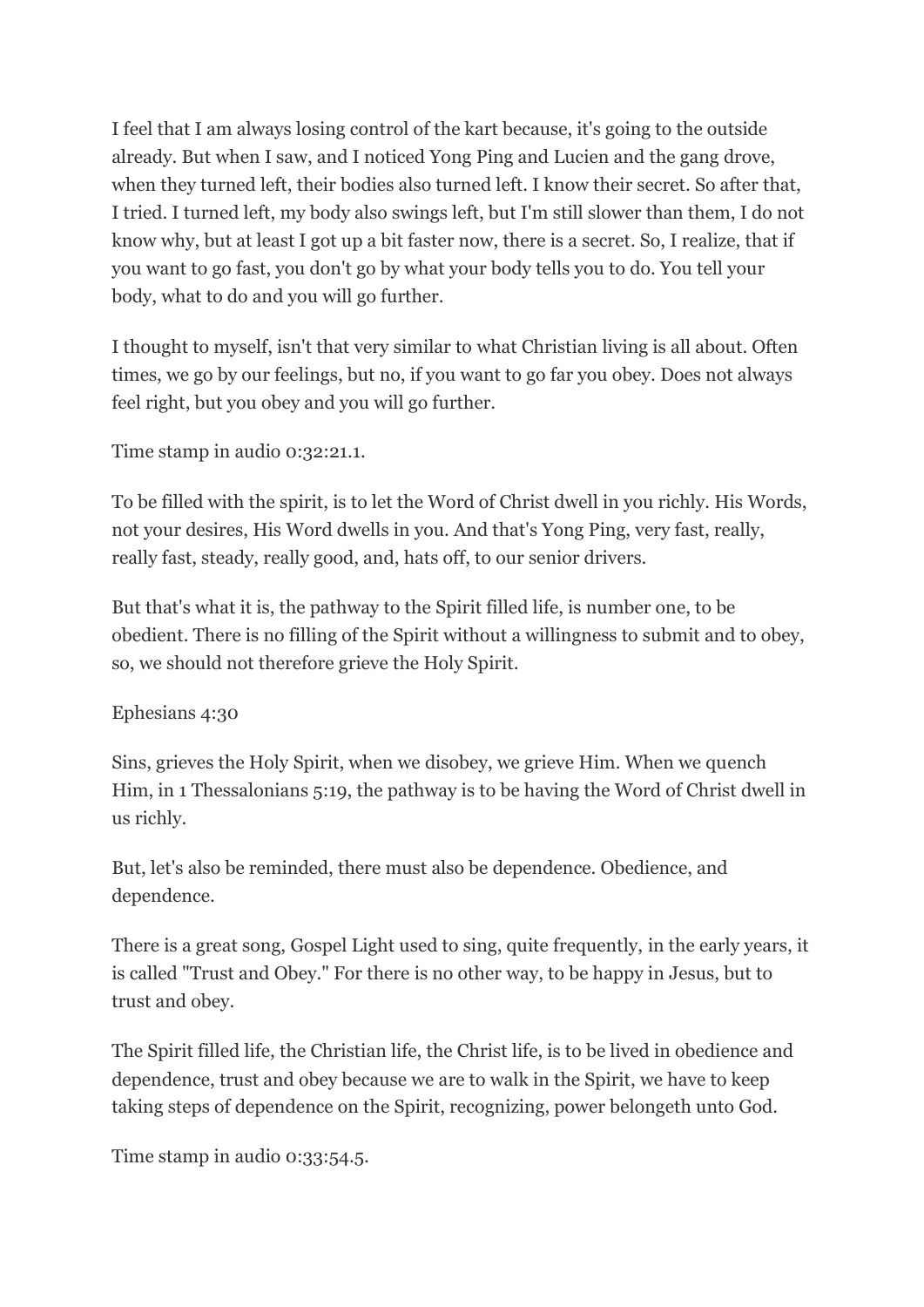So, you say, how can I be filled, do I need to go to some remote place, do I need to get a famous pastor to lay hands on me. No, you need to know this, you need to be obedient, you need to be dependent, you need to trust and obey.

So, this is it, the feeling of the Spirit, requires an obedience to the Word of Christ and to be dependent on the Spirit of Christ. The Spirit filled life, is a Christ life.

Time stamp in audio 0:34:17.3.

The Spirit filled life is a Christ life. What does it mean, to have Christ living His life through me? So, when I obey, when I depend, when I trust and obey. And so, Scriptures tells us, this is the new life we ought to live, not I, but Christ. When I say, Lord, let Your Word dwell in me, I seek to obey it and Lord, let it not be me but Your Spirit's power, that is, the Christ life, that is the Spirit filled life. We call this, the Spirit filled life, the exchanged life, the Christ life.

So, my friends, this is what it means to be filled with the Spirit, it is a necessity, it is a must, it's vital. There is a beautiful process of control, moment by moment, and by His Spirit and you get on this reality as you trust and obey. But lastly, I want to share with you the manifestations of life in the Spirit and that is in reference to the power of the Holy Spirit.

What happens, when a man is living a Spirit filled life? Does it make a difference to your life? Absolutely, you say in what way? Look at some scriptures here.

2Cor 3:18, tells us, that we will be changed, into the same image, by the Spirit of the Lord.

# 2Cor 3:18

But we all, with open face beholding as in a glass the glory of the Lord, are changed into the same image from glory to glory, even as by the Spirit of the Lord.

Christian growth, transformation, takes place because of the power of the Holy Spirit. The word change, as you would know already, is the word, "Metamorphoo", from which we get the word metamorphosis. The transformation of a caterpillar, a ugly caterpillar into a gorgeous butterfly. The butterfly, is not just two wings stucked onto an ugly caterpillar, it is a totally different insect altogether. It is a totally different organism, it is a change, from the inside out. And the Holy Spirit today is in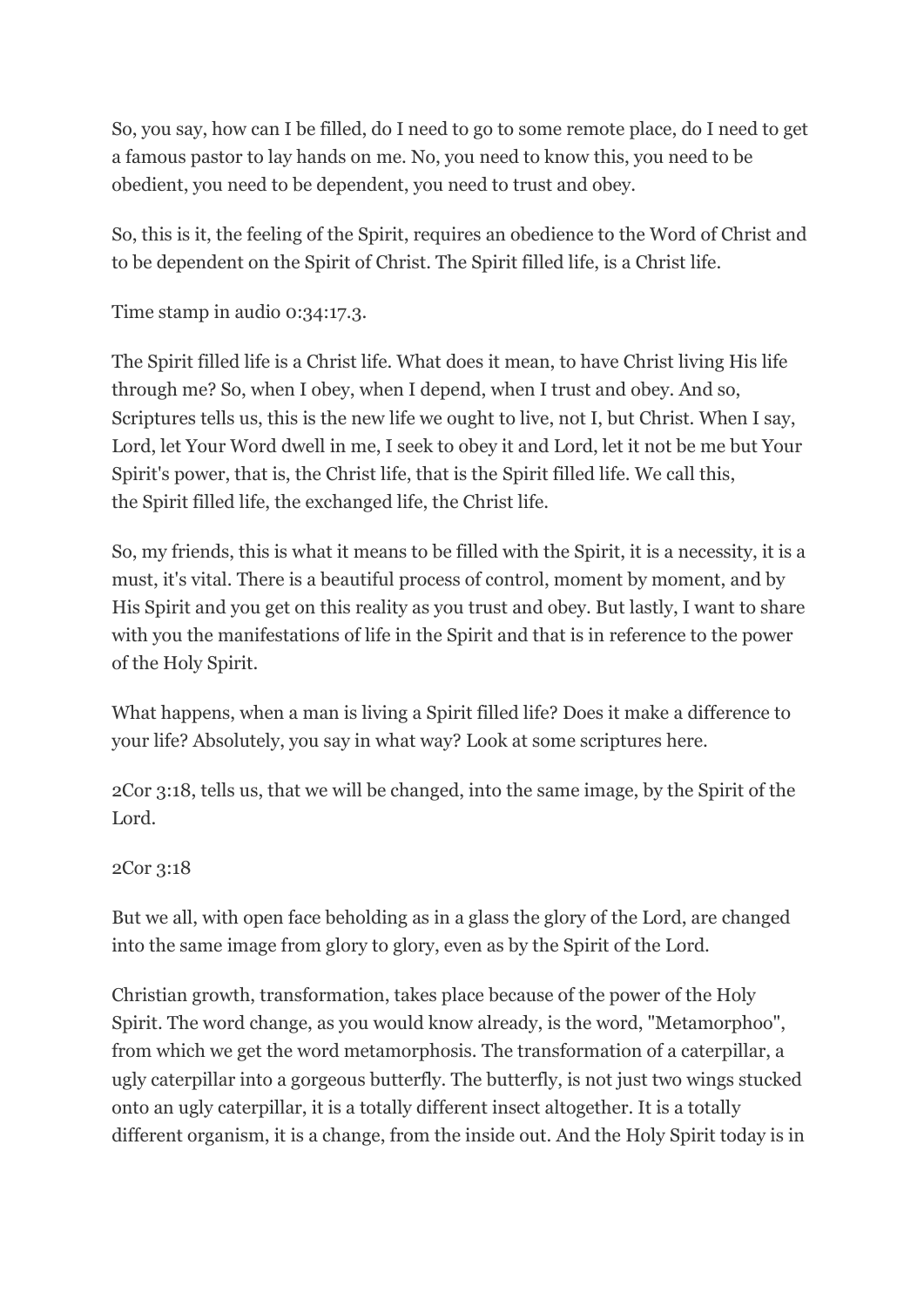the work, in the ministry of changing you, from the inside out, from the ugly caterpillar to a beautiful butterfly.

When I shared this in Chinese, I remembered and other pastor, he was wrapping up the message, he says, we were all like mao mao chong, scary wriggly, mao mao chong, icky worm and that is who we are, isn't it? We are ugly, we're sinful, we are tainted, we are filthy, but the Holy Spirit is going to beautify us, not just the outside, but from the inside out. And when your life, is lived in the Spirit, there is a beauty that will come forth from within because it is the work of the Holy Spirit. You can be very beautiful in God's sight.

I see, that you also a beautiful verse in

Rom 8:2

For the law of the Spirit of life in Christ Jesus hath made me free from the law of sin and death.

Ah! This is a simple illustration, all of us today are stuck on to our chairs because of something called gravity. If not for gravity, all of us would be up there and so will I. But, gravity pulls us down. However, in a hot air balloon, you rise because there is a greater force within, that overcomes gravity. It is a picture of how there is that sin of law and death in our flesh, but the life of the Spirit is able to propel us above the flesh and give us remarkable victory, sailing with God above the realms of this world.

Time stamp in audio 0:38:18.5.

To live a life that is free from sin and death, and who would give you this ability?, Who empowers you to do this? It's the Holy Spirit. The Holy Spirit, therefore, changes your life, changes your walk, changes your character. In Gal 5:22 we are told about the fruit of the Spirit, always, we focus, it is fruit, singular and it comes with a bouquet of many manifestations of love, joy, peace, long-suffering, etc

# Gal 5:22

But the fruit of the Spirit is love, joy, peace, longsuffering, gentleness, goodness, faithfulness..

You know, the world today finds joy in alcohol and drugs, you agree with me? Plenty of young people today, struggling in life and where do they get their joy? Alcohol. But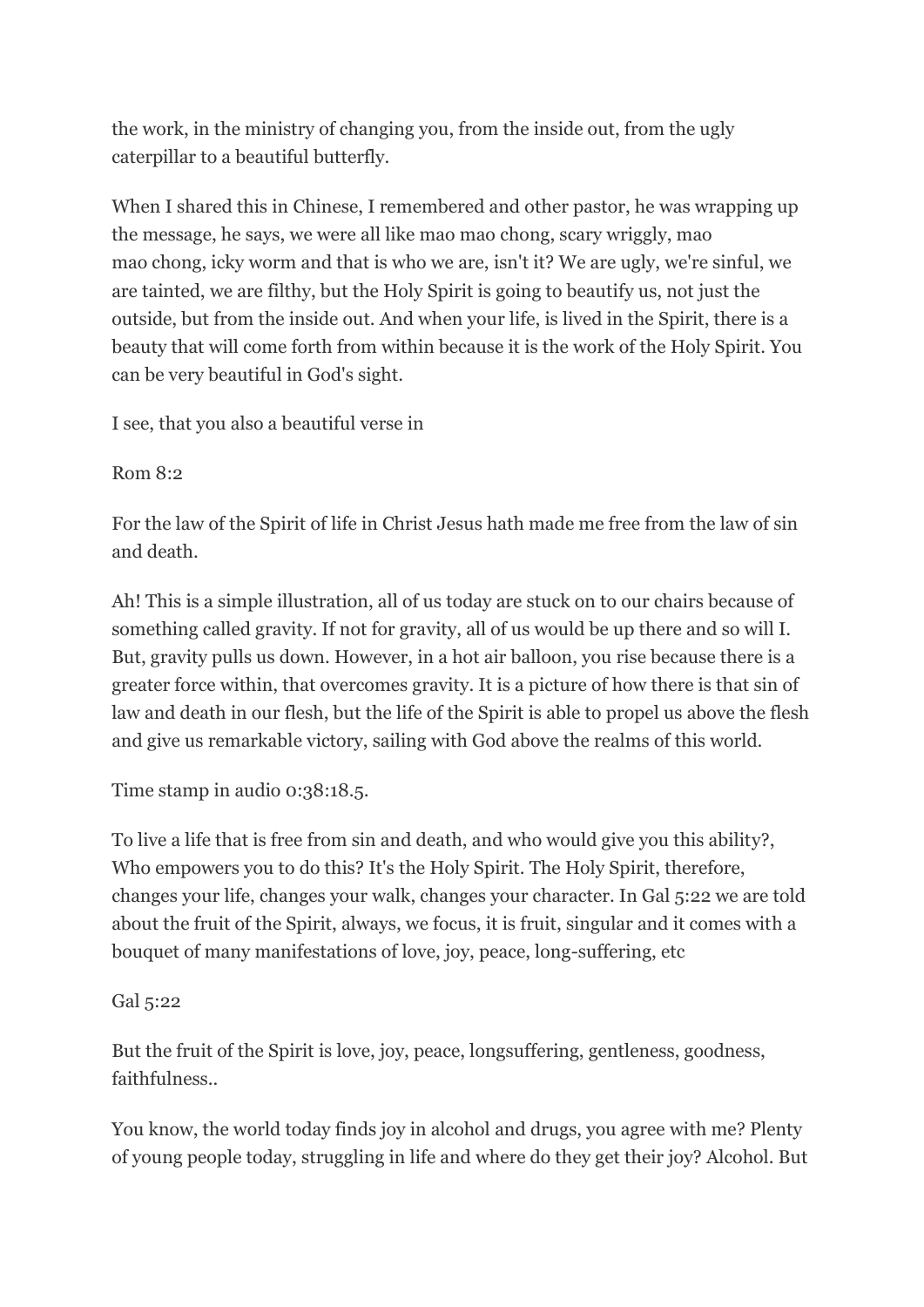for a Christian man, you don't have to have the substances, you come to the Spirit. The Spirit gives you joy, love, peace. That's what the Holy Spirit is sent to do. Change your life, transform you. What a joy, when your life is lived with Christ, at the throne of your life, you are under the power of the Holy Spirit and He bears in you, this inevitable fruit, it will come. This symmetrical fruit, in that, it is balanced. It will come, and it will change you.

Time stamp in audio 0:39:40.0.

Do you long for these things? Do you long for your life to really have love and joy, and peace and temperance and long-suffering. Strife not to produce it in your own strength, surrendered yourself to the Spirit's control, He will bear it through you. It's the fruit of the Spirit.

What about worship? Well, Ephesians 5:18-19, tells us, life in the Spirit, gives us a transform, worshipful life.

Eph 5:18,19 And be not drunk with wine, wherein is excess; but be filled with the Spirit; Speaking to yourselves in psalms and hymns and spiritual songs, singing and making melody in your heart to the Lord

I think, a Christian, must have song in his heart, you must. You know, there are many religions that take away songs, you think about it, they have chants, no melody. Melody, is back with us, now that's a play on words, sorry Melody.

But there many religions, with no melody, no real joy, there is no real song, but when we come to know Jesus, there is a new song in our hearts, the song of redemption, the song of praise, a song of grace that we extol it and, it is from the heart. If you are filled with the Spirit, there would be a song in your heart, there will be joy in your worship.

Time stamp in audio 0:40:56.2.

I believe, you would be a man of prayer, because the Spirit leads us to pray, teaches us to pray, changes us, you see. I like, also to remind you that when you are a man or a woman walking in the Spirit, your families, will change. There will be new relationships, improved relationships at home because, in Ephesians 5:18, be filled with the Spirit, the command is there, it follows through, that you would submit one to another, wife to their husbands, husbands will love their wives, children will obey their parents, parents will teach their children, in the ways they should go, that is a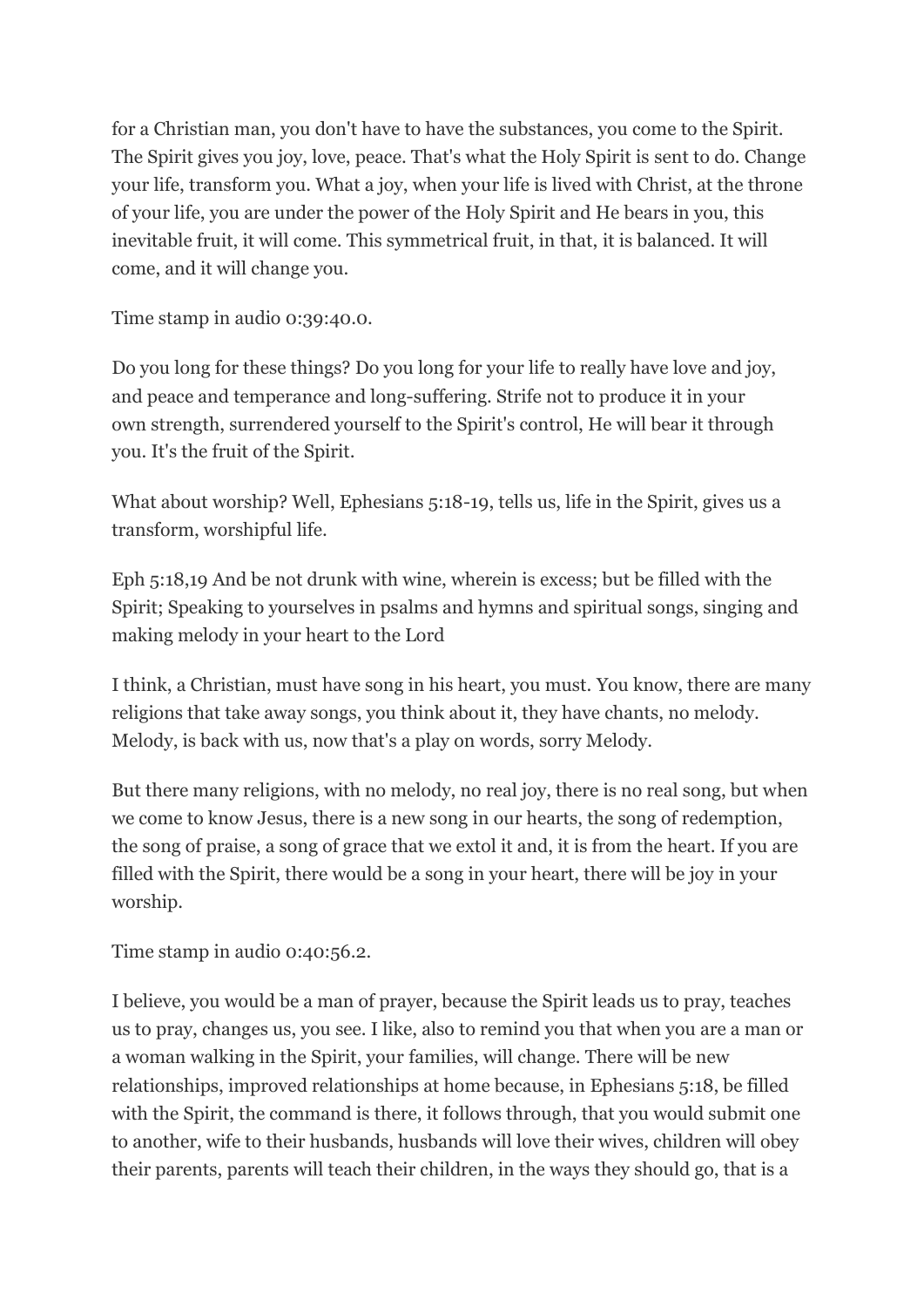beautiful harmonious, holy families that comes when the members of the families, are walking in the Spirit.

I believe, that also goes to your offices, your workplaces. There will be good employers, if they are walking in the Spirit, there will be good employees, if they are walking in the Spirit. It changes your relationships.

The Holy Spirit also guides you into truth. Sometimes, we think of studying the Bible as if, it is a matter of skills and techniques and gimmicks. No, understanding the Bible, is not possible without the help of the Holy Spirit. But, if you're led by the Spirit, he guides you into all truth. You see, the Bible is not just a logical book, it is a spiritual book and it requires the illuminating work of the Holy Spirit to teach you His Word.

But lastly, can I end, the Holy Spirit empowers you to be the witness we ought to be. Think of the early days, in the Book of Acts. The Book of Acts, is really not the acts of the apostles, but it is the acts of the Holy Spirit through the apostles. And, it is the Holy Spirit who empowers them to do so. The Holy Spirit gives them courage, give them guidance, where to go, works, powerfully in hearts and convictions and people came to Jesus in great numbers because it is the work of the Holy Spirit. So, my dear friends, there is nothing in life, that is not a ministry of the Holy Spirit. The Holy Spirit today changes your walk, he adjust the way you live, changes the way you are, the Holy Spirit today changes your worship, is not just about songs and technicalities, it is about the heart. The Holy Spirit changes the way you approach the Word, the understanding of Scriptures, the understanding of God from the Bible. The Holy Spirit today changes how you relate with the world, your wife, your husband, your children, your parents, your employers, your employees. The Holy Spirit today changes the way we witness, every aspect of the Christian life.

Some weeks ago, I was with my son and we were doing some simple exercises and we were doing some stretching at the end of it. And so, I sat down on the floor and try to reach for my toes. Shawn, also try to reach for his toes. Shawn, as a young boy, is very flexible, he can bend very easily. Reach for your toes, Shawn! He did it very easily and could reach beyond it. He turned around and saw his daddy. He looked at daddy struggling. Daddy is wooden, I'm very very stiff in all my joints and tendons. Try whatever and I could reach at most my shins. He looked at me with amazement "Daddy, it is not like this, it is like this." He proved it to me, he showed me what I'm supposed to do. I said Shaun, daddy cannot. But daddy, it is very easy, it is like this, it is like this, you can do it daddy. I say, I cannot do it, Shaun. Daddy you can, you see,